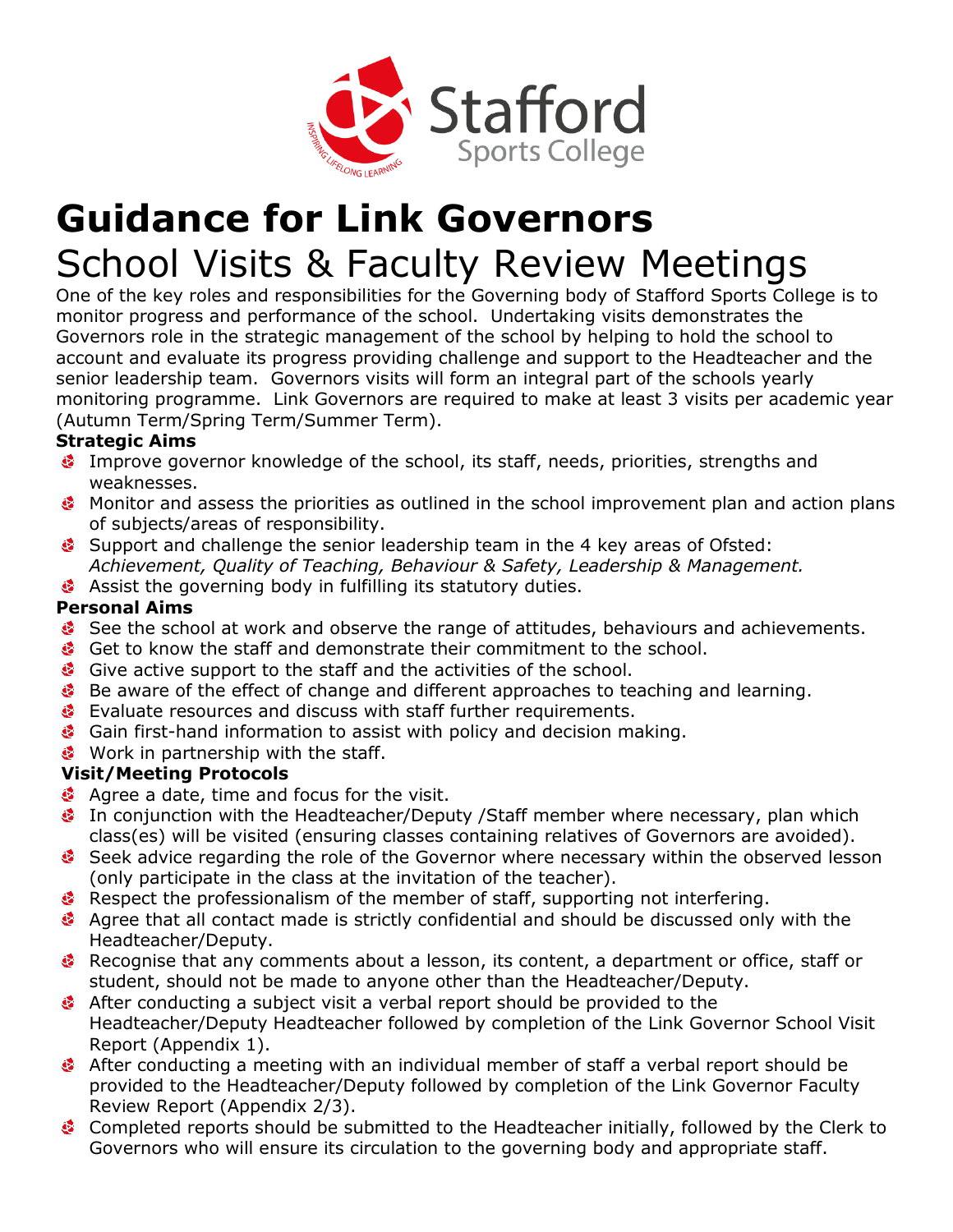

# Link Governor School Visit Report

#### Appendix 1

Governors should report on the agreed focus giving constructive, supportive and developmental feedback. The report should be completed without giving opinions and where possible individuals should not be identified. The report is intended to be a 'snapshot' and judgments about the professional expertise of the teacher should not be made.

| Governor name:    | 1000 - 1000 - 1000 - 1000 - 1000 - 1000 - 1000 - 1000 - 1000 - 1000 - 1000 - 1000 - 1000 - 1000 - 1000 - 1000<br>2000 - 1000 - 1000 - 1000 - 1000 - 1000 - 1000 - 1000 - 1000 - 1000 - 1000 - 1000 - 1000 - 1000 - 1000 - 1000 |  |
|-------------------|--------------------------------------------------------------------------------------------------------------------------------------------------------------------------------------------------------------------------------|--|
|                   | Area of responsibility: Area of responsibility:                                                                                                                                                                                |  |
| Focus of meeting: | <u> 1989 - Johann Stein, fransk politik (d. 1989)</u>                                                                                                                                                                          |  |
| Date of meeting:  |                                                                                                                                                                                                                                |  |
|                   | Staff member: The contract of the contract of the contract of the contract of the contract of the contract of the contract of the contract of the contract of the contract of the contract of the contract of the contract of  |  |
| Class visited:    |                                                                                                                                                                                                                                |  |

#### **Visit Summary**

- $1.$ What I have learnt as a result of my visit:
- $2.$ Positive comments about the focus:
- $3.$ Aspects requiring clarification/questions I have:
- $4.$ Ideas for future visits:

5. Other comments: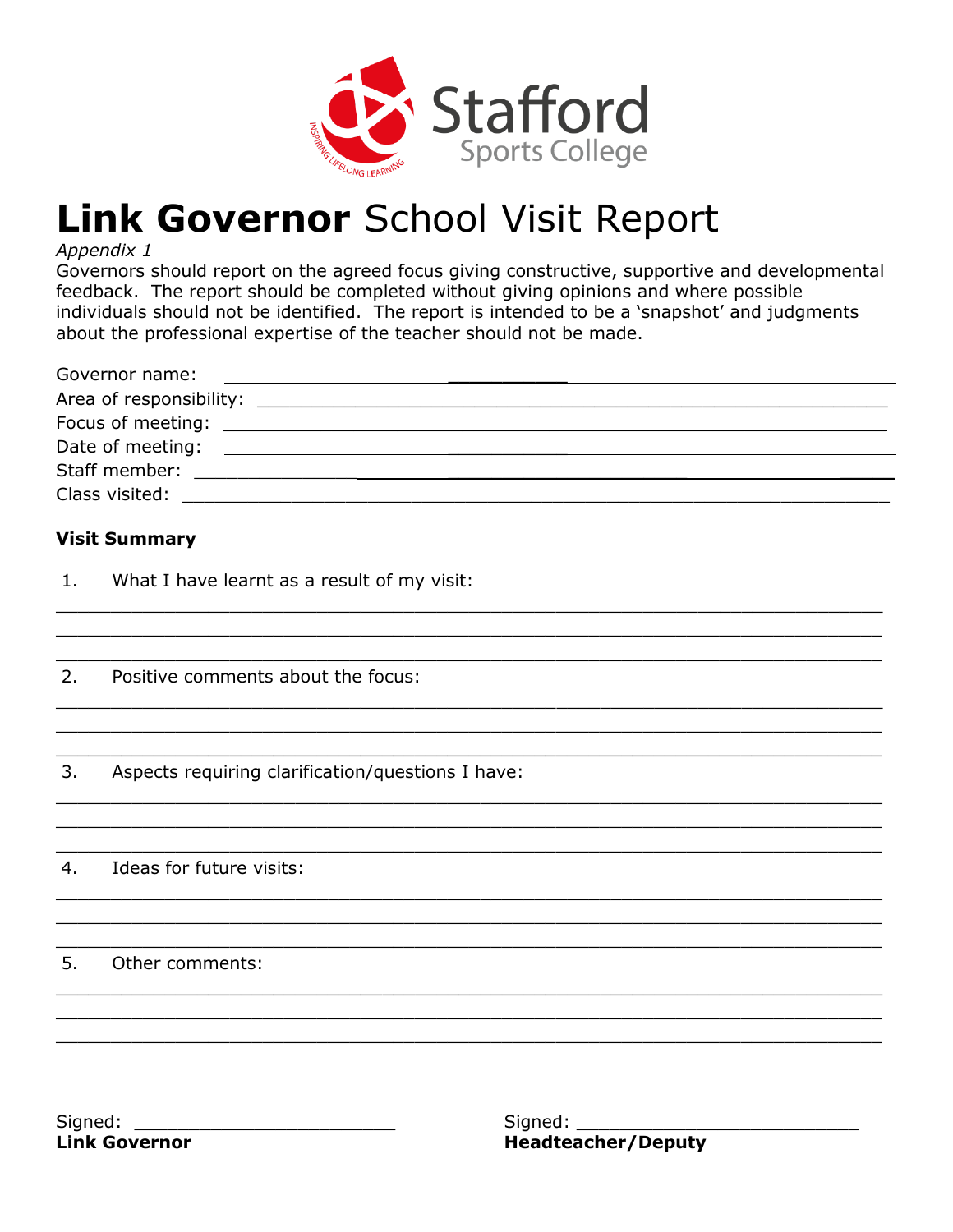

## **Link Governor Faculty Review Report**

Autumn/Spring Term

*Appendix 2*

Report on the agreed focus giving constructive, supportive and developmental feedback. This report should be completed without giving opinions and where possible individuals should not be identified. The report is intended to be a 'snapshot' and judgments about the professional expertise of the member of staff should not be made.

Governor name: Area of responsibility: \_\_\_\_\_\_\_\_\_\_\_\_\_\_\_\_\_\_\_\_\_\_\_\_\_\_\_\_\_\_\_\_\_\_\_\_\_\_\_\_\_\_\_\_\_\_\_\_\_\_\_\_\_\_\_\_\_\_ Focus of meeting: \_\_\_\_\_\_\_\_\_\_\_\_\_\_\_\_\_\_\_\_\_\_\_\_\_\_\_\_\_\_\_\_\_\_\_\_\_\_\_\_\_\_\_\_\_\_\_\_\_\_\_\_\_\_\_\_\_\_\_\_\_ Date of meeting: \_\_\_\_\_\_\_\_\_\_\_ Staff member: **Objectives of Meeting** 1. Start to develop a working relationship. 2. Know where the subject is within the school. 3. Know how the subject will be developed over the next 12 months. **Brief Meeting Notes**

\_\_\_\_\_\_\_\_\_\_\_\_\_\_\_\_\_\_\_\_\_\_\_\_\_\_\_\_\_\_\_\_\_\_\_\_\_\_\_\_\_\_\_\_\_\_\_\_\_\_\_\_\_\_\_\_\_\_\_\_\_\_\_\_\_\_\_\_\_\_\_\_\_\_\_\_ \_\_\_\_\_\_\_\_\_\_\_\_\_\_\_\_\_\_\_\_\_\_\_\_\_\_\_\_\_\_\_\_\_\_\_\_\_\_\_\_\_\_\_\_\_\_\_\_\_\_\_\_\_\_\_\_\_\_\_\_\_\_\_\_\_\_\_\_\_\_\_\_\_\_\_\_ \_\_\_\_\_\_\_\_\_\_\_\_\_\_\_\_\_\_\_\_\_\_\_\_\_\_\_\_\_\_\_\_\_\_\_\_\_\_\_\_\_\_\_\_\_\_\_\_\_\_\_\_\_\_\_\_\_\_\_\_\_\_\_\_\_\_\_\_\_\_\_\_\_\_\_\_\_\_\_\_\_\_\_\_\_\_\_\_\_\_\_\_\_\_\_\_\_  $\mathcal{L}_\text{max}$  , and the contribution of the contribution of the contribution of the contribution of the contribution of the contribution of the contribution of the contribution of the contribution of the contribution of t  $\mathcal{L}_\mathcal{L} = \{ \mathcal{L}_\mathcal{L} = \{ \mathcal{L}_\mathcal{L} = \{ \mathcal{L}_\mathcal{L} = \{ \mathcal{L}_\mathcal{L} = \{ \mathcal{L}_\mathcal{L} = \{ \mathcal{L}_\mathcal{L} = \{ \mathcal{L}_\mathcal{L} = \{ \mathcal{L}_\mathcal{L} = \{ \mathcal{L}_\mathcal{L} = \{ \mathcal{L}_\mathcal{L} = \{ \mathcal{L}_\mathcal{L} = \{ \mathcal{L}_\mathcal{L} = \{ \mathcal{L}_\mathcal{L} = \{ \mathcal{L}_\mathcal{$  $\mathcal{L}_\mathcal{L} = \{ \mathcal{L}_\mathcal{L} = \{ \mathcal{L}_\mathcal{L} = \{ \mathcal{L}_\mathcal{L} = \{ \mathcal{L}_\mathcal{L} = \{ \mathcal{L}_\mathcal{L} = \{ \mathcal{L}_\mathcal{L} = \{ \mathcal{L}_\mathcal{L} = \{ \mathcal{L}_\mathcal{L} = \{ \mathcal{L}_\mathcal{L} = \{ \mathcal{L}_\mathcal{L} = \{ \mathcal{L}_\mathcal{L} = \{ \mathcal{L}_\mathcal{L} = \{ \mathcal{L}_\mathcal{L} = \{ \mathcal{L}_\mathcal{$ 

 $\mathcal{L}_\mathcal{L} = \{ \mathcal{L}_\mathcal{L} = \{ \mathcal{L}_\mathcal{L} = \{ \mathcal{L}_\mathcal{L} = \{ \mathcal{L}_\mathcal{L} = \{ \mathcal{L}_\mathcal{L} = \{ \mathcal{L}_\mathcal{L} = \{ \mathcal{L}_\mathcal{L} = \{ \mathcal{L}_\mathcal{L} = \{ \mathcal{L}_\mathcal{L} = \{ \mathcal{L}_\mathcal{L} = \{ \mathcal{L}_\mathcal{L} = \{ \mathcal{L}_\mathcal{L} = \{ \mathcal{L}_\mathcal{L} = \{ \mathcal{L}_\mathcal{$ 

 $\mathcal{L}_\mathcal{L} = \{ \mathcal{L}_\mathcal{L} = \{ \mathcal{L}_\mathcal{L} = \{ \mathcal{L}_\mathcal{L} = \{ \mathcal{L}_\mathcal{L} = \{ \mathcal{L}_\mathcal{L} = \{ \mathcal{L}_\mathcal{L} = \{ \mathcal{L}_\mathcal{L} = \{ \mathcal{L}_\mathcal{L} = \{ \mathcal{L}_\mathcal{L} = \{ \mathcal{L}_\mathcal{L} = \{ \mathcal{L}_\mathcal{L} = \{ \mathcal{L}_\mathcal{L} = \{ \mathcal{L}_\mathcal{L} = \{ \mathcal{L}_\mathcal{$ 

 $\mathcal{L}_\text{max}$  , and the contribution of the contribution of the contribution of the contribution of the contribution of the contribution of the contribution of the contribution of the contribution of the contribution of t

 $\mathcal{L}_\mathcal{L} = \{ \mathcal{L}_\mathcal{L} = \{ \mathcal{L}_\mathcal{L} = \{ \mathcal{L}_\mathcal{L} = \{ \mathcal{L}_\mathcal{L} = \{ \mathcal{L}_\mathcal{L} = \{ \mathcal{L}_\mathcal{L} = \{ \mathcal{L}_\mathcal{L} = \{ \mathcal{L}_\mathcal{L} = \{ \mathcal{L}_\mathcal{L} = \{ \mathcal{L}_\mathcal{L} = \{ \mathcal{L}_\mathcal{L} = \{ \mathcal{L}_\mathcal{L} = \{ \mathcal{L}_\mathcal{L} = \{ \mathcal{L}_\mathcal{$ 

#### **Positive Feedback Comments**

1. \_\_\_\_\_\_\_\_\_\_\_\_\_\_\_\_\_\_\_\_\_\_\_\_\_\_\_\_\_\_\_\_\_\_\_\_\_\_\_\_\_\_\_\_\_\_\_\_\_\_\_\_\_\_\_\_\_\_\_\_\_\_\_\_\_\_\_\_\_\_\_\_\_\_\_

 $\mathcal{L}_\mathcal{L} = \{ \mathcal{L}_\mathcal{L} = \{ \mathcal{L}_\mathcal{L} = \{ \mathcal{L}_\mathcal{L} = \{ \mathcal{L}_\mathcal{L} = \{ \mathcal{L}_\mathcal{L} = \{ \mathcal{L}_\mathcal{L} = \{ \mathcal{L}_\mathcal{L} = \{ \mathcal{L}_\mathcal{L} = \{ \mathcal{L}_\mathcal{L} = \{ \mathcal{L}_\mathcal{L} = \{ \mathcal{L}_\mathcal{L} = \{ \mathcal{L}_\mathcal{L} = \{ \mathcal{L}_\mathcal{L} = \{ \mathcal{L}_\mathcal{$ 

 $3.$ 

### **Questions/Points for development**

 $2.$ 

2. \_\_\_\_\_\_\_\_\_\_\_\_\_\_\_\_\_\_\_\_\_\_\_\_\_\_\_\_\_\_\_\_\_\_\_\_\_\_\_\_\_\_\_\_\_\_\_\_\_\_\_\_\_\_\_\_\_\_\_\_\_\_\_\_\_\_\_\_\_\_\_\_\_\_\_

1. \_\_\_\_\_\_\_\_\_\_\_\_\_\_\_\_\_\_\_\_\_\_\_\_\_\_\_\_\_\_\_\_\_\_\_\_\_\_\_\_\_\_\_\_\_\_\_\_\_\_\_\_\_\_\_\_\_\_\_\_\_\_\_\_\_\_\_\_\_\_\_\_\_\_\_

Signed: \_\_\_\_\_\_\_\_\_\_\_\_\_\_\_\_\_\_\_\_\_\_\_\_ Signed: \_\_\_\_\_\_\_\_\_\_\_\_\_\_\_\_\_\_\_\_\_\_\_\_\_\_ **Link Governor Headteacher/Deputy**